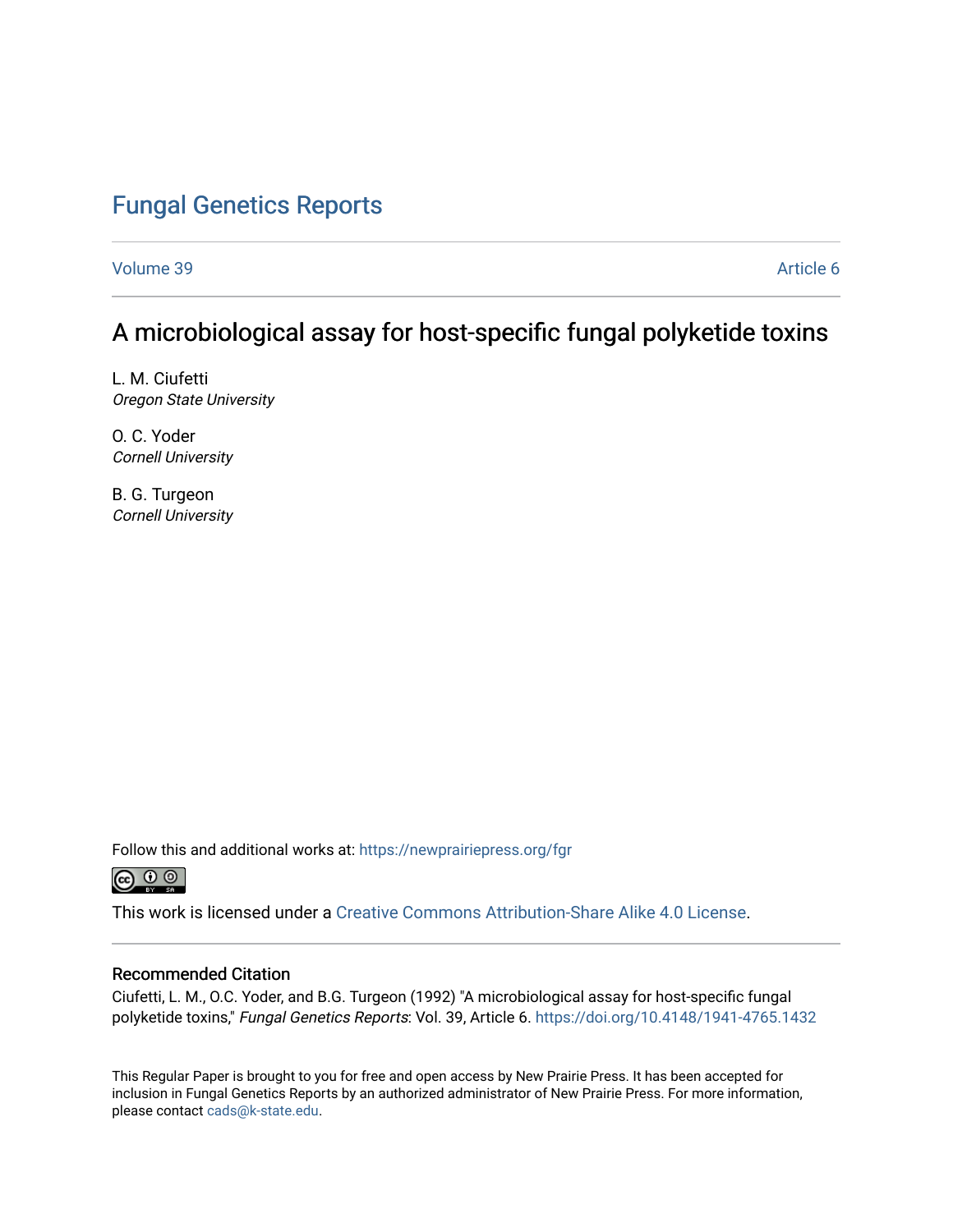#### A microbiological assay for host-specific fungal polyketide toxins

#### Abstract

Genetic analysis of biosynthetic pathways for fungal secondary metabolites depends on availability of efficient and dependable assays for the end products. Some fungal plant pathogens produce secondary metabolites called host-specific toxins. Until recently, all bioassays for these toxins required use of whole plants or plant parts (Yoder 1981 In: Toxins in Plant Disease, Durbin ed., pp. 45-78). Since host-specific toxins, by definition, affect only plants that are susceptible to the toxin-producing fungus, other plants, animals and microorganisms are not sensitive and therefore cannot be used in bioassays.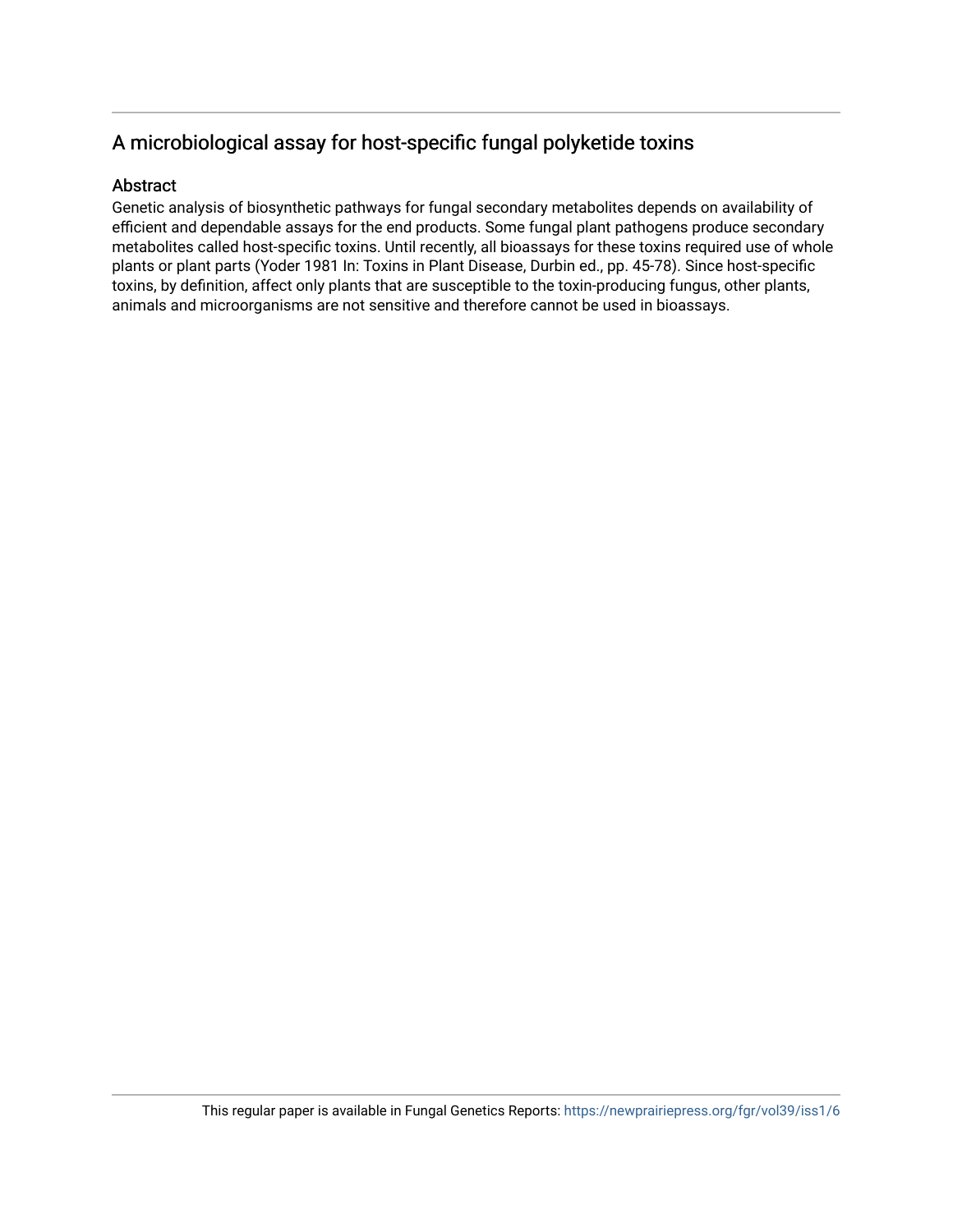# **A microbiological assay for host-specific fungal polyketide toxins**

*L.M. Ciufetti(1), O.C. Yoder and B.G. Turgeon - Department of Plant Pathology, Cornell University, Ithaca NY 14853. (1)Current address: Department of Botany and Plant Pathology, Oregon State University, Corvallis OR 97331* 

Genetic analysis of biosynthetic pathways for fungal secondary metabolites depends on availability of efficient and dependable assays for the end products. Some fungal plant pathogens produce secondary metabolites called host-specific toxins. Until recently, all bioassays for these toxins required use of whole plants or plant parts (Yoder 1981 In: Toxins in Plant Disease, Durbin ed., pp. 45-78). Since host-specific toxins, by definition, affect only plants that are susceptible to the toxin-producing fungus, other plants, animals and microorganisms are not sensitive and therefore cannot be used in bioassays. An opportunity to circumvent this problem arose when the cellular target of T-toxin (produced by *Cochliobolus heterostrophus*) and PMtoxin (produced by *Mycosphaerella zea-maydis*) was discovered to be a 13 kD polypeptide encoded by the corn mitochondrial gene *Turf13*. *E. coli* cells expressing *Turf13* are sensitive to these toxins (Dewey et al. 1988 Science 239:293- 295), both of which are polyketides with similar structures and biological activities. We report here the use of toxin-sensitive *E. coli* cells for both qualitative and quantitative toxin bioassays.

Cells of strain DH5alpha carrying the *Turf13* plasmid pATH13-T are recovered from storage in 25% glycerol at -70 C (cells can be used for no longer than 1 week after recovery from storage), streaked on an L plus ampicillin (100 ug/ml) plate, incubated overnight, restreaked from single colonies on L plus ampicillin, inoculated into 100 ml liquid core medium [M9 salts and per liter: 1 M MgSO<sup>4</sup> (1 ml), 1 M CaCl<sup>2</sup> (0.1 ml), casamino acids (5g)] plus ampicillin and tryptophan (20 mg/liter, filter sterilized), and incubated with shaking (250 rpm) at 30 C overnight. Cells are diluted 1:10 with core medium plus ampicillin (OD $_{550} \sim 0.07$ -0.10). After 1 hr. shaking, indoleacrylic acid (0.5 ml of a 1 mg/ml stock in 100% ethanol) is added (to induce the *trpE* promoter which drives *Turf13*) and shaking is continued for 2 hr at 30 C (OD $_{550}$ = $\sim$ 0.1-0.2). Cells are spread with a glass rod on the surface of L plus ampicillin agar medium (1 ml cells/15 cm petri dish). To assay for toxin in fungal cultures, cylinders of agar medium (4 mm dia.) bearing mycelium are placed mycelium side down on the spread surface and incubated overnight at 30 C. Clear zones in the bacterial lawn surrounding cylinders indicate a positive toxin reaction (Fig. 1). More uniform distribution of bacterial cells can be obtained by embedding them in a top agar overlay (induced cells are diluted 1:1 with L plus ampicillin containing 2% agar). Either method of applying cells can be used to test for toxin in solution by adding 5 ul of solution (e.g. culture filtrate or purified toxin preparation) to a filter paper disk lying flat on the agar surface.

Quantitative assays can be performed in liquid medium. Toxin-containing solution is added to cells induced as described above. In a typical assay 100 ul toxin is added to 1 ml cells in a glass test tube (13 x 100 mm). The OD550 is measured, cells are incubated for various periods of time at 30 C, and an OD550 is taken at each time point. Data from a representative assay are shown in Fig. 2. Note that PM-toxin is as readily quantified as T- toxin, that as little as 1 ng toxin/ml can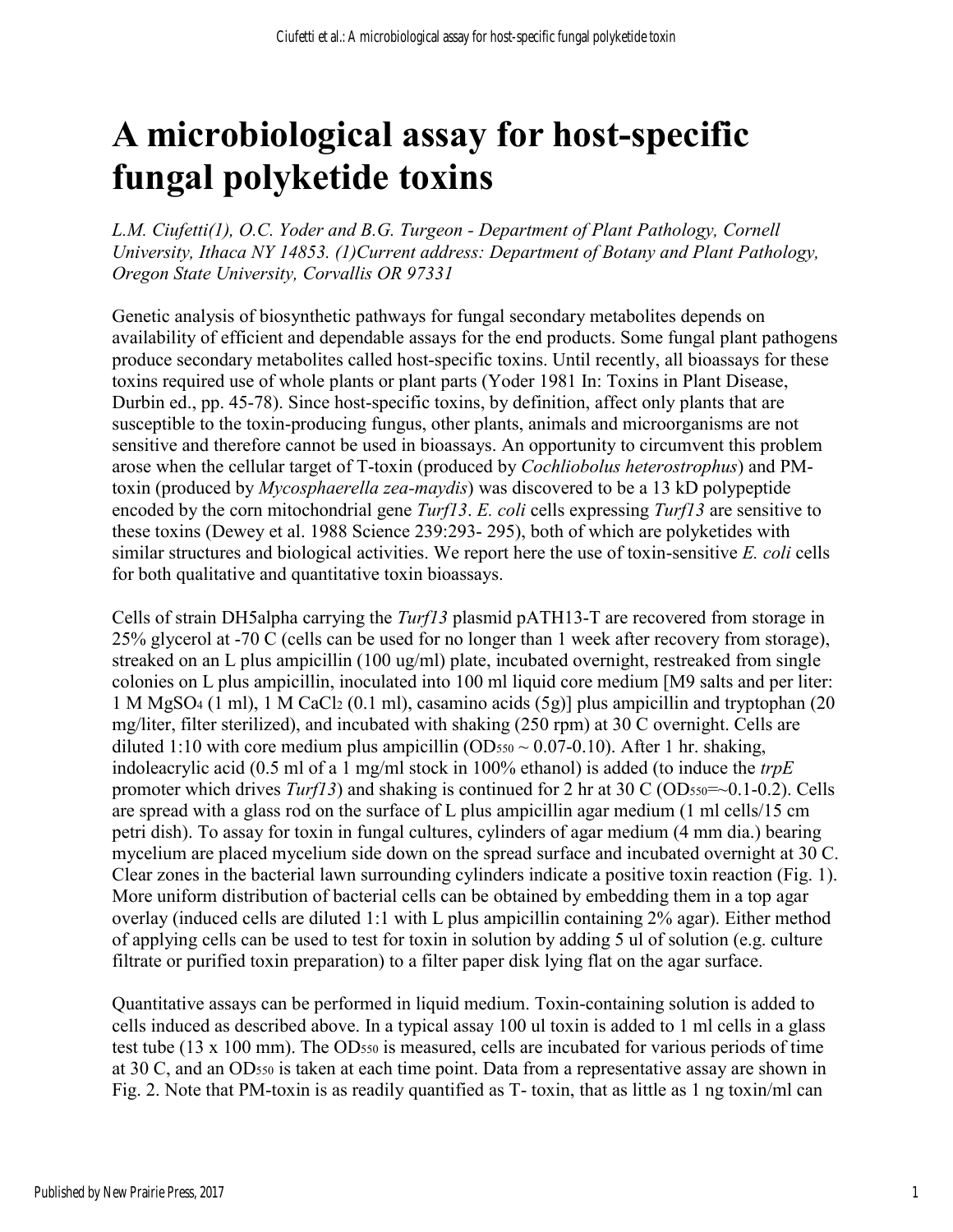be measured, and that this assay is good for detecting toxin in unprocessed culture filtrates from a Tox+ strain. There is no inhibition of cell growth by culture filtrate from a Tox strain, instead growth is stimulated at high filtrate concentrations (Fig. 2).



Figure 1: Use of sensitive E. coli cells to detect T-toxin in a plate assay. Rows 1 and 3, mycelial inoculum from Tox<sup>+</sup> strains; rows 2 and 4, mycelial inoculum from a Tox strain. Top and bottom, agar cylinders from uninoculated medium.